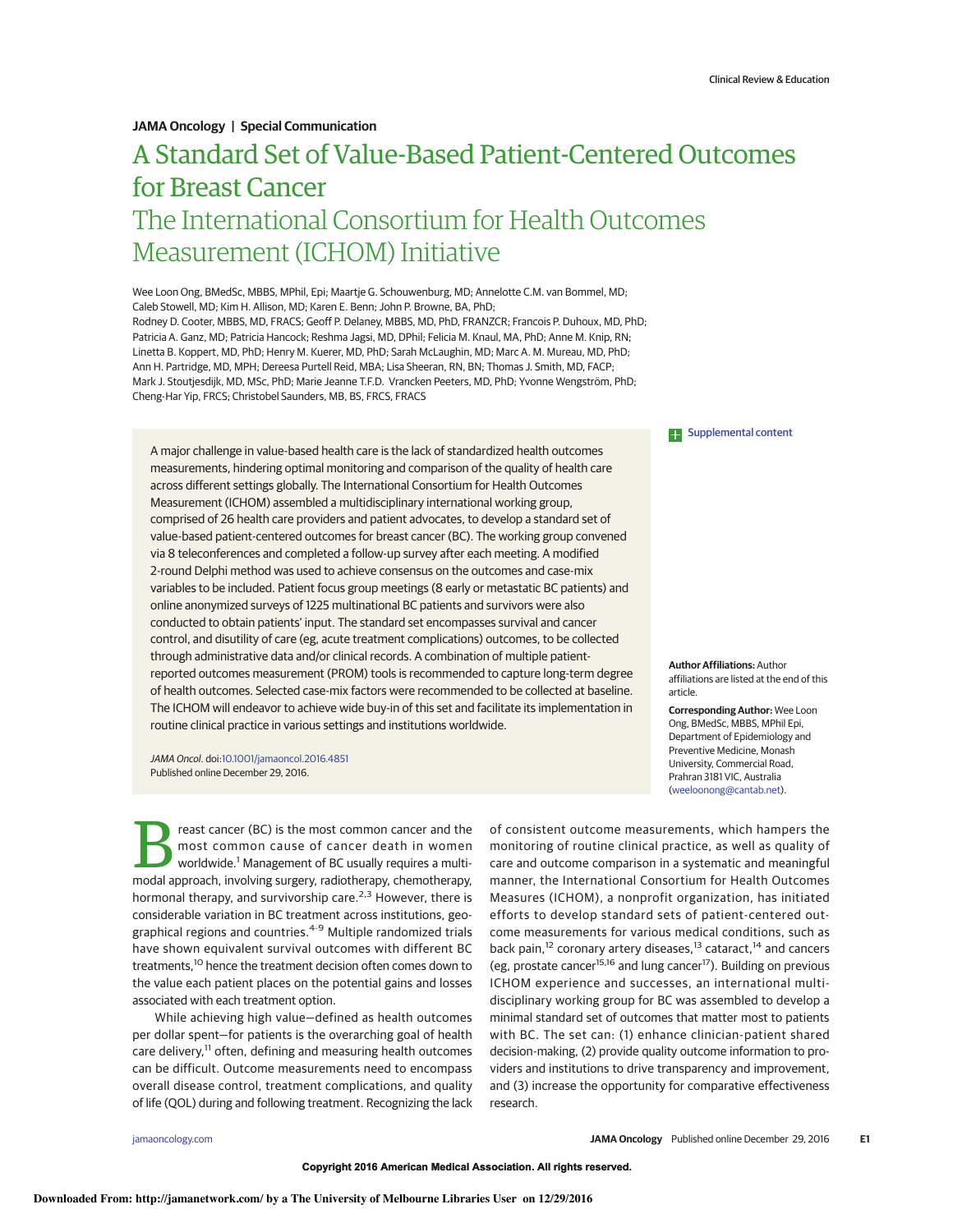

PROMs indicates patient-reported outcome measurements; ISOQOL, International Society for Quality of Life Research.

## Methods

#### The ICHOM Breast Cancer Working Group

The development of the set was initiated by ICHOM (http://www .ichom.org) (eTable 1 in the Supplement). The working group comprised 26 experts, including clinicians (breast and plastic surgeons, medical and radiation oncologists, pathologists, radiologists, and palliative care physicians), nurses, epidemiologists, patient representatives and advocacy groups, from Europe, North America, Latin America, Australia, and Asia. A smaller project team (W.L.O., M.S., A.V.B., C.S., and C.S.) guided the efforts of the larger working group.

#### Development of Breast Cancer Standard Set

The working group convened via eight videoconferences (August 2015 to April 2016), and worked through a similar process as previous ICHOM working groups.<sup>15-17</sup> Development of the set involved several phases (Figure 1).

#### Development of Potential Outcomes and Case-Mix List

The project team performed a structured PubMed literature review (January 1, 2005, to July 29, 2015) (eTable 2 and eFigure 1 in the Supplement) to identify relevant clinical and patient-reported QOL outcomes, treatment-related complications, survival measures, and case-mix factors. The literature review retrieved 1360 randomized clinical trials, and a total of 398 articles were included for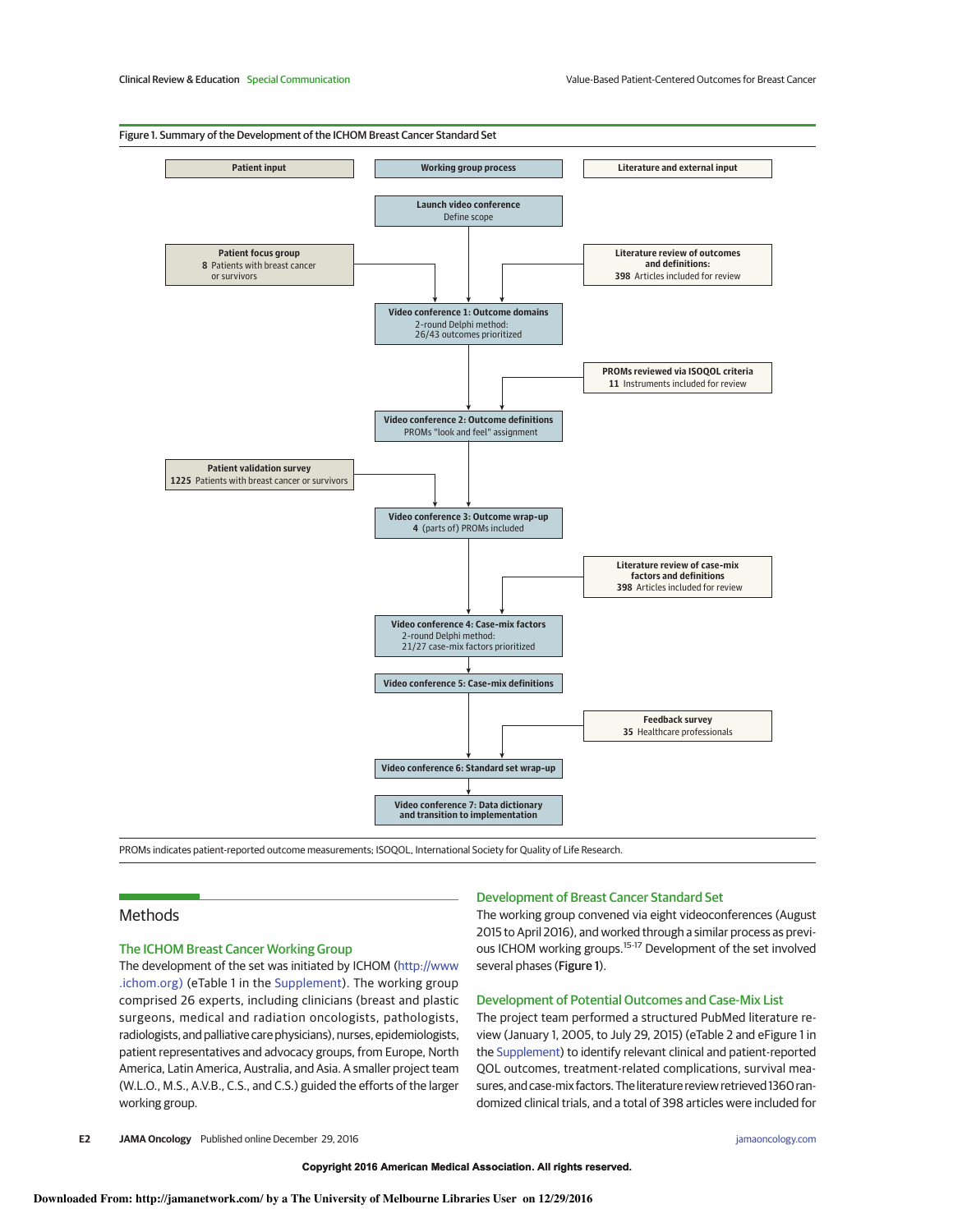review. Existing BC registries were also reviewed, and working group experts were asked to identify additional relevant sources. To ensure patients' input in the outcomes selection, a focus group meeting with 8 early or metastatic BC patients was conducted (guided byW.L.O., M.S., and A.V.B.), to explore patients' perspectives on the importance of different outcomes, and what affected them, or other patients, the most during their day-to-day lives.

#### Modified 2-Round Delphi Method

After each videoconference, a survey was circulated, requiring each working group member to vote on the proposed outcomes, casemix variables and PROMs. A modified 2-round Delphi approach (eTables 3 and 4 in the Supplement) was used to reach consensus. In brief, the proposed outcomes or variables needed to be voted as very important (ie, score of 7-9 on a 9-point Likert scale) in either voting rounds by more than 70% of the working group members for inclusion in the set.

#### Outcomes Validation

The final list of outcomes was validated in 1225 multinational BC patients and survivors, recruited via several international patient organizations (eTable 5 in the Supplement). Participants were asked to complete an anonymized survey, rating the importance of each outcome on a 9-point Likert scale, with an option of including additional outcomes in text form (eTables 6 and 7 in the Supplement).

#### Selection of PROMs

After finalizing the list of outcomes, the corresponding PROMs were identified. The PROMs were evaluated by the project team, based on psychometric quality according to the International Society for Quality of Life Research (ISOQOL) criteria<sup>18</sup> (eTable 8 in the Supplement) and the domain coverage (eTable 9 in the Supplement). Prior to the voting, working group members were asked to complete the different PROMs, from a patient's perspective.

#### External Input

The final draft was presented to key stakeholders and others with an interest in outcome measurement for review and to provide feedback via online survey. They were asked to rate their confidence on several elements of the set (eg, completeness of the outcome list, implementation feasibility) on a 9-point Likert scale, with an open field for comments.

#### Results

#### Condition and Treatment Scope

The set was designed for all pathologically confirmed American Joint Committee of Cancer (AJCC) patients with stages 0 to IV BC, including ductal carcinoma in situ (DCIS), in both men and women. Rare tumors such as Phyllodes tumors and lobular carcinoma in situ were excluded, given the difficulty in defining a standard of care for these tumor subtypes.

#### **Outcomes**

After consolidating the findings of the literature review and focus group meeting, a proposed list of 43 outcomes was identified for vot-

ing (eTable 3 in the Supplement), of which 26 were voted for inclusion in the set (Table 1). Outcomes were grouped into 3 tiers<sup>11</sup>: (1) survival and cancer control, (2) disutility of care (eg, acute treatment complications), and (3) degree of health (QOL and functioning, and long-term adverse effects). In the validation surveys involving 1225 multinational patients with BC and survivors, 81% agreed with the set of included outcomes (eTables 6 and 7 in the Supplement).

#### Survival and Cancer Control

Theworking group unanimously recommended the inclusion of overall survival (OS), cancer-specific survival (CSS), and recurrencefree survival (RFS). Although progression-free survival (PFS) is another commonly reported endpoint in clinical trials, it was excluded because it depends on the frequency and intensity of surveillance, and is not considered the most relevant patient-centered outcome.

#### Disutility of Care

While most clinical trials collect complication data using the US National Cancer Institute Common Terminology Criteria for Adverse Events (CTCAE),19 the collection of an exhaustive list of CTCAE complications is deemed infeasible in routine clinical practice, and may not be of great patient interest. The working group adopted a more patient-centered approach, and recommended collection of acute complications leading to additional major interventions, as described in the Clavien-Dindo classification<sup>20</sup> and CTCAE (Table 1) (eTable 11 in the Supplement). The working group also recommended collection of data on reoperation owing to involved surgicalmargin.We recognized that there is no universally accepted consensus on surgical margin status necessitating reoperation, $21$  and the decision is often at the discretion of the surgeon and/or multidisciplinary team; however, any additional procedure after the primary surgery is considered to have an impact on patients' overall cancer treatment experience.

#### Degree of Health

The working group identified a minimal set of cancer-specific, and treatment-specific outcomes that have an impact on patients' longterm QOL (Table 1). Cancer-specific outcomes include overall functioning level, as well as body image and satisfaction with breast. Financial impact was frequently raised in patient surveys (eTable 7 in the Supplement) and was voted for inclusion in the final voting round (eTable 3 in the Supplement). Satisfaction and confidence in decisionmaking is another outcome that was raised frequently by patients. It is deemed to be an important component in a patient's journey through BC treatment; however, it did not meet the predefined voting criteria for inclusion. Among the main reason for exclusion was the ambiguity in identifying the many factors that may influence a patient's perspective of satisfaction and confidence in decisionmaking through the whole treatment process. Treatment-specific outcomes were also included (eg, breast and arm symptoms from surgery and radiotherapy), as well as neuropathy, vasomotor, and vaginal symptoms from systemic therapy.

It is well-recognized that these QOL outcomes are often underestimated by physicians,<sup>22</sup> and PROMs are increasingly being used to more accurately characterize these outcomes.<sup>23</sup> Given that no single PROM adequately captures all outcomes included in the set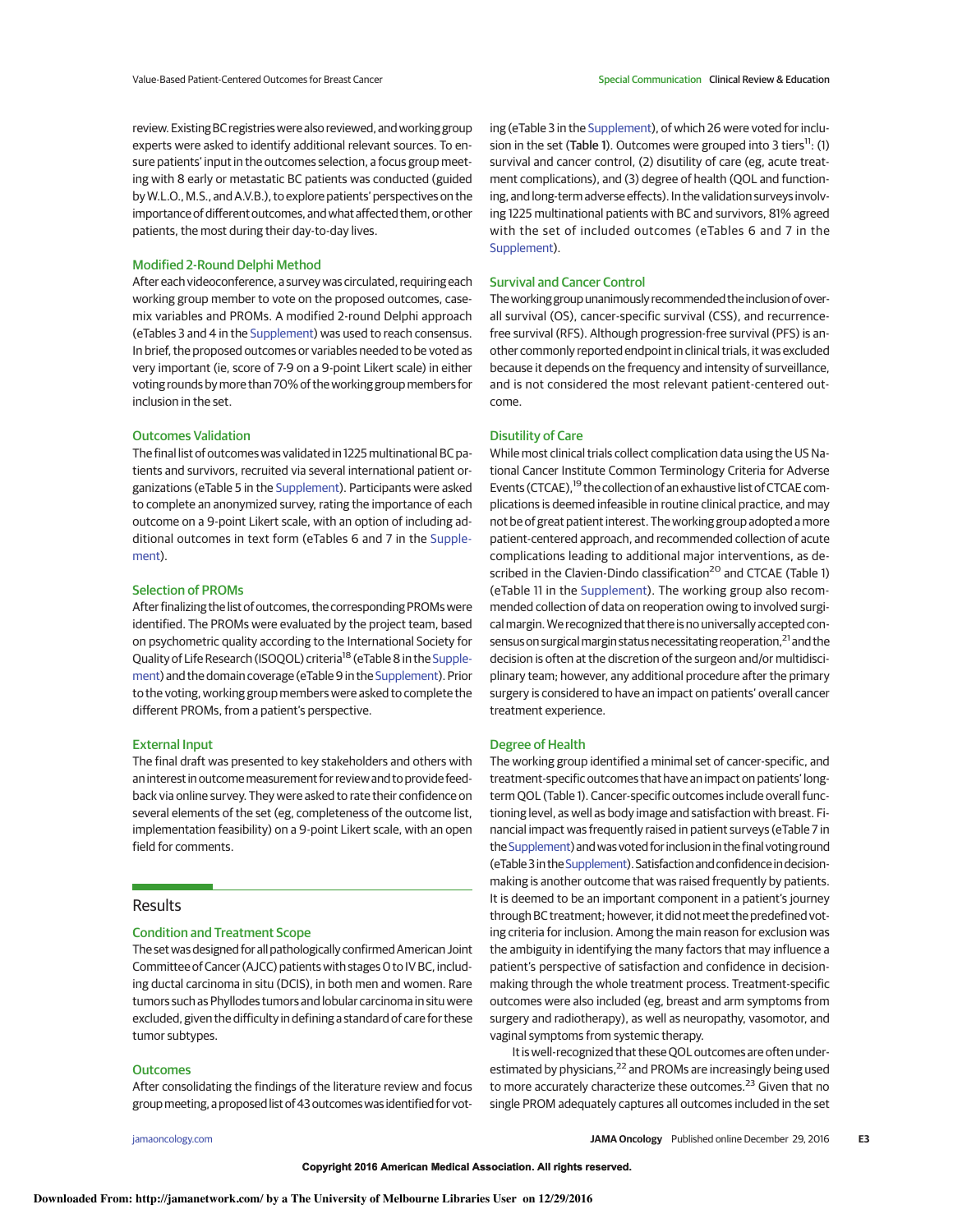| Table 1. Summary of Outcomes for the ICHOM Breast Cancer Standard Set |                                                                         |                                                          |                                     |
|-----------------------------------------------------------------------|-------------------------------------------------------------------------|----------------------------------------------------------|-------------------------------------|
| <b>Patient Population</b>                                             | <b>Measure</b>                                                          |                                                          | Data Sources <sup>a</sup>           |
| <b>Survival and Disease Control</b>                                   |                                                                         |                                                          |                                     |
| All patients                                                          | Overall survival                                                        |                                                          | Administrative                      |
|                                                                       | Death attributed to breast cancer                                       |                                                          |                                     |
| Patients with curative intent                                         | Recurrence-free survival (local, regional, or distant)                  |                                                          | Clinical                            |
| Degree of Health                                                      |                                                                         |                                                          |                                     |
| All patients                                                          | Overall well-being                                                      |                                                          | Patient-reported                    |
|                                                                       | Physical functioning                                                    | Tracked via EORTC QLQ-C30                                |                                     |
|                                                                       | Emotional<br>functioning                                                |                                                          |                                     |
|                                                                       | Cognitive<br>functioning                                                |                                                          |                                     |
|                                                                       | Social functioning                                                      |                                                          |                                     |
|                                                                       | Ability to work                                                         |                                                          |                                     |
|                                                                       | Anxiety                                                                 |                                                          |                                     |
|                                                                       | Depression                                                              |                                                          |                                     |
|                                                                       | Insomnia                                                                |                                                          |                                     |
|                                                                       | Financial impact                                                        |                                                          |                                     |
|                                                                       | Pain                                                                    |                                                          |                                     |
|                                                                       | Fatique                                                                 |                                                          |                                     |
|                                                                       | Sexual functioning                                                      | Tracked via EORTC QLQ-BR23                               |                                     |
|                                                                       | Body image                                                              |                                                          |                                     |
| Patients with surgery and/or<br>radiotherapy                          | Satisfaction with<br>break(s)                                           | Tracked via BREAST-Q-Satisfaction<br>With Breasts domain | Patient reported                    |
|                                                                       | Arm symptoms                                                            | Tracked via EORTC QLQ-BR23                               |                                     |
|                                                                       | <b>Breast symptoms</b>                                                  |                                                          |                                     |
| Patients with systemic<br>therapy                                     | Vasomotor<br>symptoms                                                   | Tracked via EORTC QLQ-BR23                               | Patient reported                    |
|                                                                       | Peripheral<br>neuropathy                                                | Tracked via EORTC QLQ-LMC21-<br>one item                 |                                     |
|                                                                       | Vaginal symptoms                                                        | Tracked via ES of the FACT-6 items                       |                                     |
|                                                                       | Arthralgia                                                              |                                                          |                                     |
| Disutility of Care                                                    |                                                                         |                                                          |                                     |
| Patients with surgery                                                 | Reoperations owing to involved margins                                  |                                                          | Clinical and/or patient<br>reported |
| All patients with treatment                                           | Severity of acute complications based on the Clavien-Dindo<br>and CTCAE |                                                          | Clinical                            |
|                                                                       | Name of acute complication                                              |                                                          |                                     |

Abbreviations: BR, Breast Cancer module; C, Core module; CTCAE, US National Cancer Institute Common Terminology Criteria for Adverse Events; EORTC QLQ, European Organization for Research and Treatment of Cancer Quality of Life Questionnaire; ES, Endocrine Subscale; FACT, Functional Assessment of Cancer Therapy; LMC, Colorectal Liver Metastases.

a The data source reflects the way outcomes are collected and was determined as clinical (eg, physician report), patient-reported (eg, EORTC QLQ C-30), and administrative (eg, death registry), in some cases a combination.

(eTable 9 in the Supplement), the working group recommended the use of a combination of multiple PROMs (Table 1). The working group recognized that selection and recommendation of PROMs for inclusion in the set can be contentious given that there are multiple available PROMs of high psychometric quality (eg, European Organization for Research and Treatment of Cancer Quality of Life [EORTC-QLQ] and Functional Assessment of Cancer Therapy [FACT] questionnaires) that are already being used in different institutions. The PROMs were evaluated based on the outcomes coverage, psychometric quality, clinical interpretability, and feasibility of PROMs implementation in daily practice (eTables 8 and 9 in the Supplement). After extensive discussions and a "look-and-feel" assignment, the use of EORTC-QLQ-Core (C30)<sup>24</sup> and EORTC-QLQ-Breast Cancer (BR23)<sup>25</sup> was eventually recommended by the working group to capture the core cancer-specific and BC-specific outcomes. The working group also recommended additional questions from other PROMs to capture outcomes not encompassed by the EORTC questionnaires. These included the BREAST-Q<sup>26</sup> subscale for breast satisfaction, a single item from EORTC-QLQ-LiverMetastases (Colorectal) (LMC21) $^{27}$  for peripheral neuropathy, and 6 items from the FACT-Endocrine Subscale (ES)<sup>28</sup> for vaginal symptoms and arthralgia. The assessment of degree of health outcomes was recommended at baseline (ie, at diagnosis), 6 months after primary surgery, and annually thereafter (Figure 2). Follow-up was recommended up to 10 years in early BC patients to capture the period during which patients might still be on endocrine therapy.

#### Case-Mix Variables

The working group identified a minimal set of demographic, clinical, and tumor-related factors to be collected at baseline for meaningful outcome comparisons (Table 2). While socioeconomic status (SES) is an important demographic factor, accurate characterization of SES can be complex, involving multiple components such as occupation and income. As with previous ICHOM working groups, the BC working group recommended the collection of education level based on the International Standard of Schooling Classification<sup>29</sup> because it is reported to be a good surrogate for SES, easy to obtain, and globally comparable.<sup>30</sup> Relationship status is also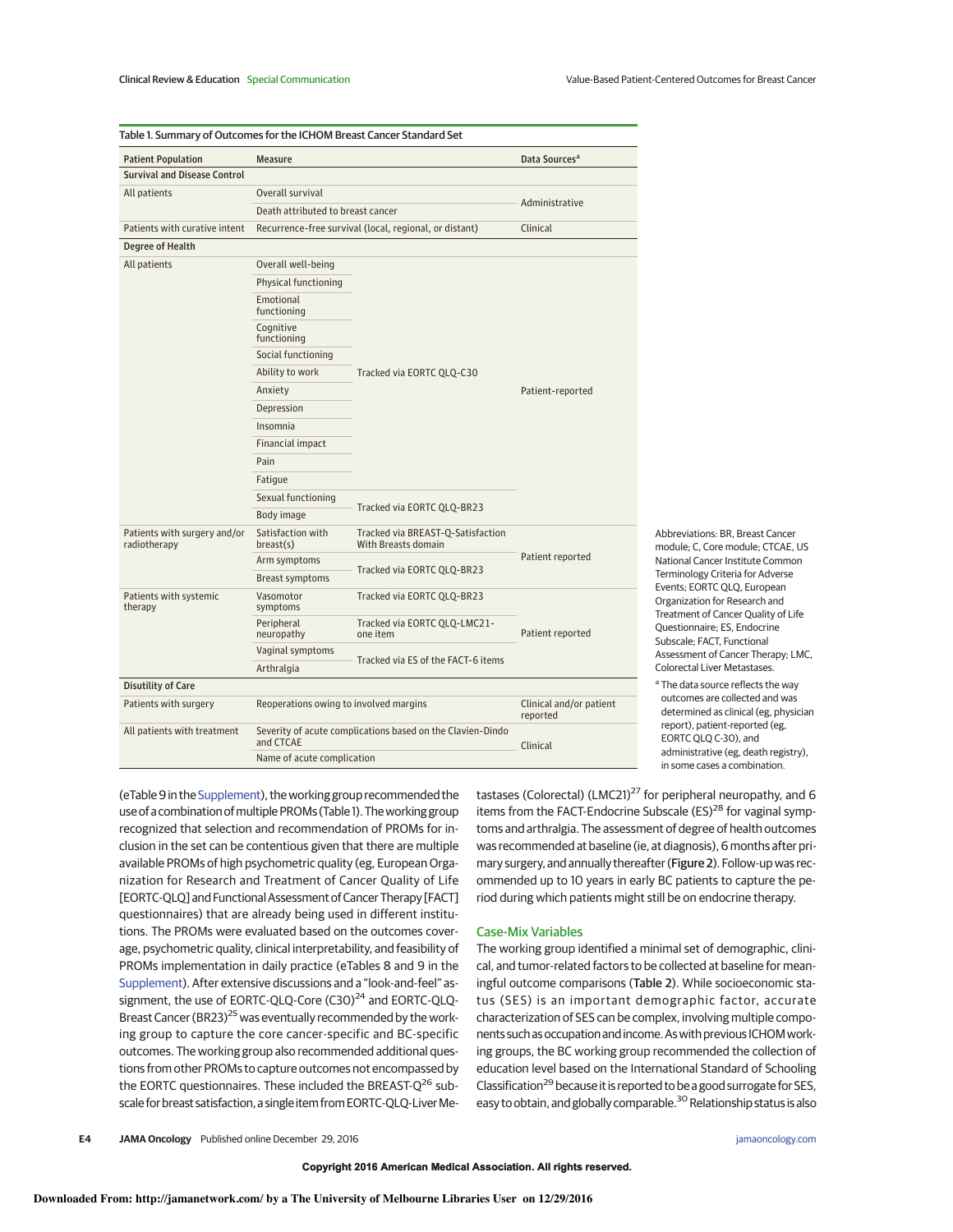

<sup>a</sup> Collection of acute complications is recommended while the patient is undergoing treatment or within 90 days of treatment completion, except for

> treatments during follow-up because clinical data may be inaccurate, especially with endocrine therapy adherence.<sup>37</sup>

associated with survival and several functional outcomes.<sup>31</sup> Race and ethnicity did not meet the predefined voting criteria for inclusion in the set. However, because there is evidence suggesting its potential association with treatment decisions<sup>32</sup> and outcomes<sup>33,34</sup> for certain countries, it was decided to include this as optional.

included, because it is an indicator of available social support and is

Patients' baseline health status is another important factor influencing treatment decision-making and eventual treatment outcomes. However, the Eastern Cooperative Oncology Group (ECOG) performance status scoring is deemed to be an over-simplified representation of patients' health status, and is not commonly collected in patients with early stage BC. Likewise, collection of the Charlson Comorbidity Index (CCI) can be burdensome. Therefore, the working group recommended the use of the modified Selfadministered Comorbidity Questionnaire (SCQ) to capture a list of relevant medical comorbidities,<sup>35</sup> and baseline health status as measured by the EORTC-QLQ-C30/BR23 (Table 1). It has been shown that SCQ predicts functional outcomes as well as the CCI.<sup>36</sup> Tumor factors to be collected are based on the AJCC TNM staging. Information on hormone and human epidermal growth factor receptor 2 status are recommended to be collected as a binary data ("yes" or "no"), recognizing variability in pathology reporting between institutions and countries.

#### Treatment Variables

To provide a standardized terminology of treatment options over heterogeneous, international health care settings, the most commonly used treatment modalities in daily practice were included (Table 2). Patients should also be asked to report on their ongoing

### External Input

A total of 35 health care professionals from different specialties completed the survey. The respondents were confident (mean score, 6.7 on 9-point Likert scale) of the comprehensiveness of the outcome list, case-mix variables, and feasibility of data collection in routine clinical practice (eTable 10 in the Supplement). Themain concerns raised were related to the lack of end-of-life (EOL) care outcomes, and the number of PROMs items, which could lead to noncompliance.

#### Data Collection and Implementation

The next crucial step after finalizing the BC set is the adoption and implementation of the set. To minimize variability and inconsistency in data collection, a reference guide including sample questionnaires and a data dictionary has been created by ICHOM (http://www.ichom.org/medical-conditions/breast-cancer/). This will cover the potential source of the data, including clinical records and patient-reported sources, as well as frequency for each data collection.

#### Discussion

With rising health care costs, and the options of multiple treatment modalities and prolonged survival among patients with BC, the importance of value-based health care is increasingly being recognized.<sup>38</sup> However, a major challenge in value-based health care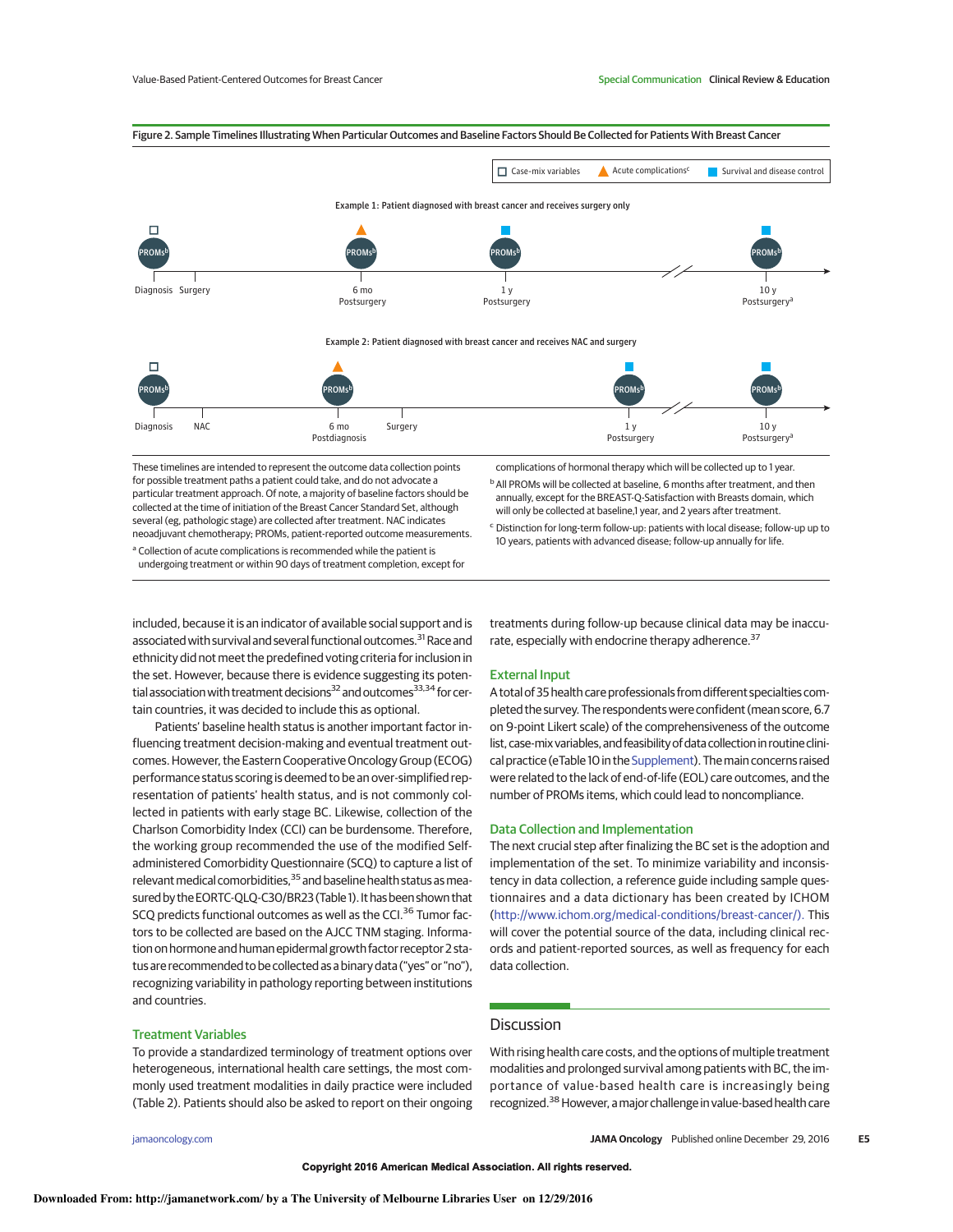Table 2. Summary of Case-Mix Factors<sup>a</sup> and Treatment Approaches for

the ICHOM Breast Cancer Standard Set Patient **Measure Community Community** Data Sources<sup>b</sup> Demographic Factors All patients Sex Patient-reported<br>
Date of birth<br>
Date of birth Body mass index Clinical Ethnicity Patient-reported Educational level<sup>c</sup> Relationship status Menopausal status Baseline Clinical Factors All patients Comorbidities via the modified  $SCQ<sup>d</sup>$  Patient-reported Laterality Clinical Second primary tumor Baseline Tumor Factors All patients Date of histological diagnosis Clinical Histological type Mutation status predisposing BC Tumor grade (invasive) Tumor grade (DCIS) Patients with **NAC** Clinical TNM stage (AJCC 7th edition) Clinical Patients with surgery Pathological TNM stage (AJCC 7th edition) Clinical Size of invasive component of tumor (in millimeters) Number of lymph nodes resected Number of lymph nodes involved Estrogen receptor status Progesteron receptor status HER-2 status Treatment Approaches All patients (Reconstructive) surgery Clinical and/or patient-reported (Neo)adjuvant radiotherapy (Neo)adjuvant chemotherapy Targeted therapy (Neo)adjuvant hormonal therapy

Abbreviations: AJCC, American Joint Committee on Cancer; BC, breast cancer; DCIS, ductal carcinoma in situ; HER-2, human epidermal growth factor receptor 2; NAC, neo-adjuvant therapy; SCQ, self-administered comorbidity questionnaire.

<sup>a</sup> All case-mix factors include measures with corresponding patient populations, definitions or supporting information, timing for collection and source of data.

<sup>b</sup> The data source reflects the way outcomes are collected and was determined as clinical (eg, physician report), patient-reported (eg, EORTC QLQ C-30), and administrative, in some cases a combination.

<sup>c</sup> Level of schooling defined in each country according to the International Standard Classification of Education.

<sup>d</sup> Have you ever been told by a doctor that you have any of the following? I have no other disease, heart disease (eg, angina, heart attack, or heart failure), high blood pressure, leg pain when walking owing to poor circulation, lung disease (eg, asthma, chronic bronchitis, or emphysema), diabetes, kidney disease, liver disease, problems caused by stroke, disease of the nervous system (eg, Parkinson disease or multiple sclerosis), other cancer (within the last 5 years), depression, arthritis (select all that apply).

is the lack of standardization in outcome measurements meaningful to patients across different cultural and geographical settings.<sup>38</sup> The ICHOM has therefore convened an international multidisciplinary working group, from middle- to high-income countries, to develop a standard set of patient-centered outcomes that should be measured in all patients with BC.

The aim was to develop a set which can, and should be collected in routine clinical practice, even in resource-limited health systems.We acknowledge that randomized controlled trials remain the gold standard for treatment outcomes comparison; however, the measurement of outcomes in routine clinical practice will better reflect outcomes in a real life setting. Furthermore, the set can function as a core outcomes measurement to be collected in trial settings, and can be expanded to include additional outcomes, based on individual trial requirements.

We are cognizant of the need to collect minimal data to limit burden to both health care providers and patients, but at the same time recognize the need to encompass important outcomes for meaningful comparisons. More than 80% of the multinational survey respondents agreed with the set, providing support that the set captures the key outcomes relevant to patients with BC. The working group is aware that the recommendation of collecting (part of) multiple PROMs, ranging from 59 to 82 questions, represents significant patient burden. However, patient representatives in the working group did not find the PROMs too cumbersome, because they are all salient questions. The EORTC is currently developing computerized adaptive testing (CAT) versions, which should reduce respondent burden.<sup>39</sup> In addition, there is evidence suggesting clinical benefits in symptom-monitoring with PROM during routine cancer treatment.<sup>40</sup>

The primary PROMs recommended by the working group are based on the EORTC questionnaire. However, other PROMs, such as the FACT questionnaire, are also commonly used in many institutions. In fact there is no strong evidence to suggest that the psychometric properties of 1 PROMs are superior to the other.<sup>41</sup> However, the EORTC questionnaire was deemed to be less ambiguous by theworking group (after having completed both EORTC and FACT questionnaires themselves), and has wider outcomes coverage, encompassing outcomes such as cognitive functioning and financial impact. The working group recognized that switching across to the EORTC questionnaire might cause disruption in longitudinal data collection in institutions not currently using it. Hence, future studies are definitely warranted in making commonly used PROMs comparable, to allow for transition into the implementation of the standardized measurement recommended by the working group.

To our knowledge, this is the first international set incorporating outcomes of almost a full cycle of BC care, from diagnosis to completion of treatment and long-term survivorship, with an emphasis on patient-reported outcomes. Other entities currently measuring BC care outcomes have largely been monodisciplinary, focusing largely on surgical treatments,<sup>42,43</sup> are more related to measuring and defining quality by processes and short-term outcomes of BC care, 44-46 or have been set up for a short research period.<sup>47</sup> It is also important to acknowledge that the BC set does not include outcomes measurement on EOL care. While EOL care was raised during several videoconferences, the working group felt that EOL care is often not BCspecific, and ICHOM will consider assembling a palliative care working group to develop a standard set encompassing EOL care across various cancers and medical conditions.

**E6 JAMA Oncology** Published online December 29, 2016 **(Reprinted)** and the state of the state of the state of the state of the state of the state of the state of the state of the state of the state of the state of the sta

No therapy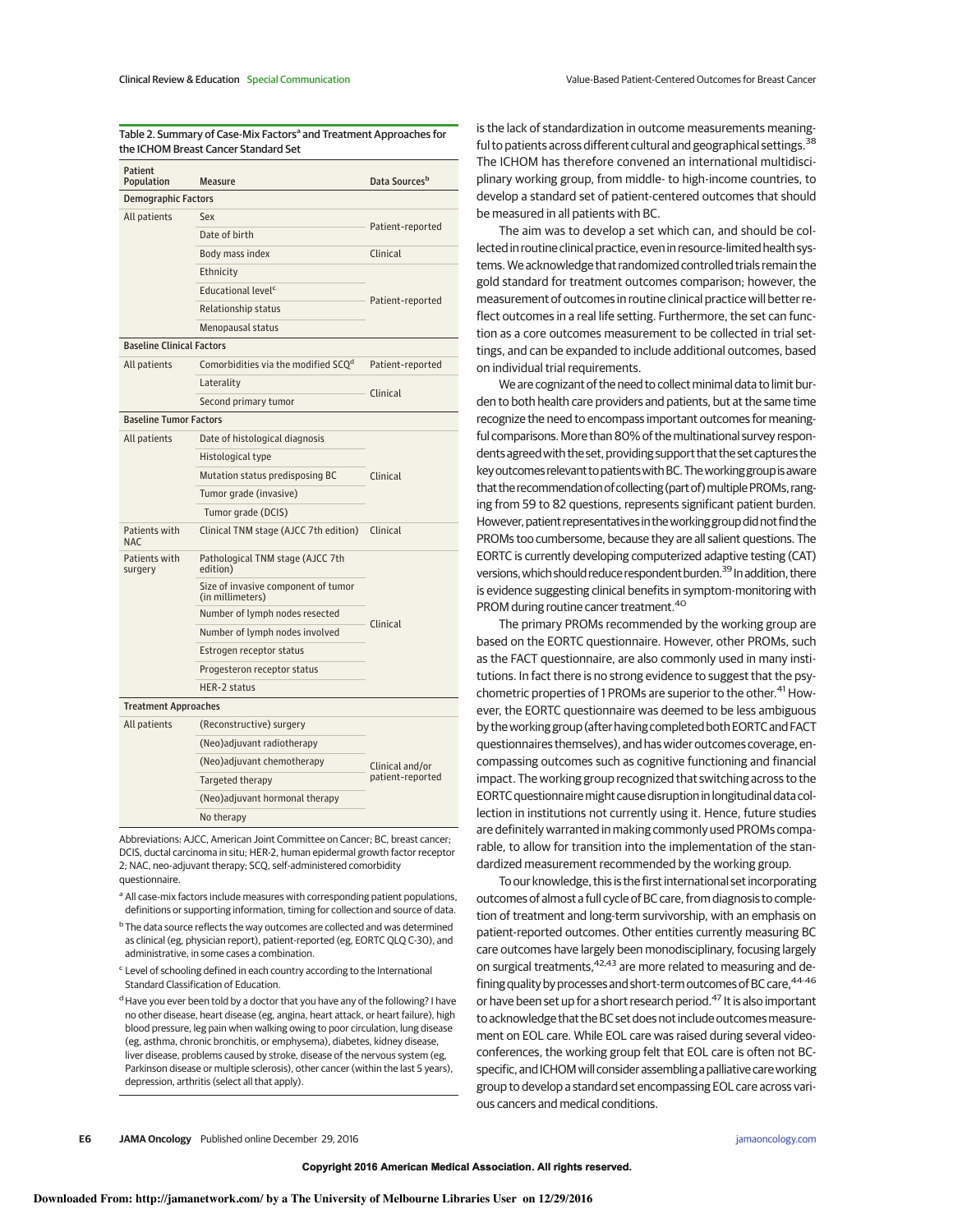To facilitate the implementation and for practicality, the working group has developed a measurement timeline in such a way that the PROMs collection runs in conjunction with patients' follow-up visits, and so the data can be used as part of clinical consultation. Even so, ICHOM recognizes the challenges involved in implementation. Routine collection of this set in clinical settings will require investment in human resources and information technology, and will depend on the active involvement of clinicians, who must see the value of having such data at the point of care, as well as for retrospective and comparative analyses.

Initially, ICHOM aims to facilitate the implementation process in a number of pilot institutions. The experience and lessons learned from these institutions will be documented, and feedback to a steering committee comprising a subgroup of the current working group members, to refine the set and to prepare it for widespread adoption. This approach has been successfully adopted for the localized prostate cancer set, facilitated by the Movember Foundation.<sup>48</sup> The implementation process will involve 4 phases: (1) to engage clinical champions and establish proper governance process; (2) to identify current measurement audit practices and gaps, and suggest practical strategies for collecting structured clinical data and administrating PROM assessment at the indicated time points; (3) to use pilot sites to trial strategies including existing data sets collection; and (4) to establish how to feedback the data to the clinical teams (eTable 12 in the Supplement).

While this process can take a year or more, advancement in the capabilities of electronic health record (EHR) systems, and in thirdparty applications capable of integrating with those systems, are continuously reducing the time and complexity of implementation. Myriad tools are available today, and an increasing number of health care providers have demonstrated that outcomes sets like this can be implemented via EHR integration with automated data extraction and collection of PROMs.<sup>49-51</sup> While this may be challenging in low to middle income health care settings, where EHR systems are less prevalent and follow-up is often limited and fragmented, the recommended follow-up should ideally be the gold standard of care and what all institutions should strive for.

### **Conclusions**

Through the use of literature review and extensive patient input, an international multidisciplinary team of BC experts has developed a minimal standard set ofvalue-based patient-centered outcomemeasures, deemed to be most important to patients with BC, and generally applicable worldwide. It is recommended that the set is collected in routine clinical practice. This will allow for monitoring and meaningful comparison of BC treatment outcomes within, and across, countries, and in the longer term facilitate improvement in BC care worldwide.

#### ARTICLE INFORMATION

#### **Published Online:** December 29, 2016. doi:10.1001/jamaoncol.2016.4851

**Author Affiliations:** Department of Epidemiology and Preventive Medicine, Monash University, Melbourne, Australia (Ong, Cooter); Department of Radiation Oncology, Peter MacCallum Cancer Centre, Melbourne Australia (Ong); International Consortium for health outcomes Measurement, Cambridge, Massachusetts (Schouwenburg, van Bommel, Stowell); Dutch Institute for Clinical Auditing, Leiden, the Netherlands (Schouwenburg, van Bommel); Department of Pathology, Stanford University, Stanford, California (Allison); EUROPA DONNA, The European Breast Cancer Coalition (Benn); Department of Epidemiology and Public Health, University of College Cork, Cork, Ireland (Browne); Ingham Health and Medical Research Institute, South Western Sydney Local Health District, NSW, Australia (Delaney); South Western Sydney Clinical School, University of New South Wales (Delaney); King Albert II Cancer Institute, Cliniques Universitaires Saint-Luc, Brussels, Belgium (Duhoux); Department of Health Policy & Management, UCLA Fielding School of Public Health, California (Ganz); Breast Cancer Network Australia, VIC, Australia (Hancock); Department of Radiation Oncology, University of Michigan, Michigan (Jagsi); Miami Institute for the Americas, University of Miami, Florida (Knaul); Cáncer de Mama: Tómatelo a Pecho, Mexico City, Mexico (Knaul); Dutch Breast Cancer Association (BVN), Utrecht, the Netherlands (Knip); Department of Surgical Oncology, Erasmus MC Cancer Institute, University Medical Centre, Rotterdam, the Netherlands (Koppert); Department of Breast Surgical Oncology, The University of Texas MD Anderson Cancer Center, Texas (Kuerer); Department of Surgery, Mayo Clinic, Florida

(McLaughin); Department of Plastic and Reconstructive Surgery, Erasmus MC Cancer Institute, University Medical Centre, Rotterdam, the Netherlands (Mureau); Department of Medical Oncology, Dana-Farber Cancer Institute, Massachusetts (Partridge); Hoag Orthopedic Institute, California (Reid); Breast Service, Peter MacCallum Cancer Centre, Melbourne, Australia (Sheeran); Department of Oncology and Palliative Medicine, Johns Hopkins Medical Institutions, Maryland (Smith); Department of Radiology, Ikazia Hospital, Rotterdam, the Netherlands (Stoutjesdijk); Breast Center ZuidHollandZuid, Rotterdam, the Netherlands (Stoutiesdijk): Department of Surgery, the Netherlands Cancer Institute–Antoni van Leeuwenhoek Hospital, Amsterdam, the Netherlands (Vrancken Peeters); Division of Nursing, Karolinska Institutet, Department NVS, Stockholm, Sweden (Wengström); Department of Oncology & Pathology, Radiumhemmet, Karolinska University Hospital, Stockholm, Sweden (Wengström); Department of Surgery, Subang Jaya Medical Centre, Malaysia (Yip); School of Surgery, University of Western Australia, WA, Australia (Saunders).

**Author Contributions:** Dr Schouwenburg had full access to all data in the study and takes responsibility for the integrity of the data and the accuracy of data analysis. Drs Ong and Schouwenburg contributed equally to the work as co-first authors.

*Concept and design:* Schouwenburg, van Bommel, Stowell, Allison, Ganz, Knaul, Koppert, Kuerer, Mureau, Reid, Sheeran, Smith, Stoutjesdijk, Vrancken Peeters, Wengström, Yip, Saunders. *Acquisition, analysis, or interpretation of data:* Ong, Schouwenburg, Allison, Benn, Browne, cooter, Delaney, Duhoux, Ganz, Hancock, Jagsi, Knip, Kuerer, McLaughlin, Partridge, Smith, Vrancken

Peeters, Saunders.

*Drafting of the manuscript:* Ong, Schouwenburg, Browne, Reid, Sheeran, Saunders. *Critical revision of the manuscript for important intellectual content:* Schouwenburg, van Bommel,

Stowell, Allison, Benn, cooter, Delaney, Duhoux, Ganz, Hancock, Jagsi, Knaul, Knip, Koppert, Kuerer, McLaughlin, Mureau, Partridge, Smith, Stoutjesdijk, Vrancken Peeters, Wengström, Yip, Saunders. *Statistical analysis:* Ong.

*Obtained funding:* Schouwenburg, van Bommel, Stowell.

*Administrative, technical, or material support:* Schouwenburg, van Bommel, Allison, cooter, Hancock, Koppert, Kuerer, Reid, Smith, Wengström. *Study supervision:* van Bommel, Stowell, Allison, Browne, Kuerer, McLaughlin, Vrancken Peeters, **Saunders** 

**Conflict of Interest Disclosures:** Dr Duhoux has consulted for Roche, Teva, Novartis, and Pfizer, and received a grant from Teva and travel and accommodation expenses from Amgen, Bayer, and Roche. Dr Allison received a speaking fee from Genentech. Mr Kuerer received a study grant form Genomic Health Inc. Dr Ganz served on the Advisory board of InformedDNA. Dr Knaul has received grants from Pfizer, Roche, and Sanofi. She also lives with breast cancer. No other conflicts of interest are reported.

**Funding/Support:** This work was kindly supported by CZ, the Dutch Institute for Clinical Auditing, Ramsay Health Care, and Karolinska Institutet.

**Role of the Funder/Sponsor:** The funders had no role in the design and conduct of the study; collection, management, analysis and interpretation of the data; preparation, review or approval of the manuscript; and decision to submit the manuscript for publication.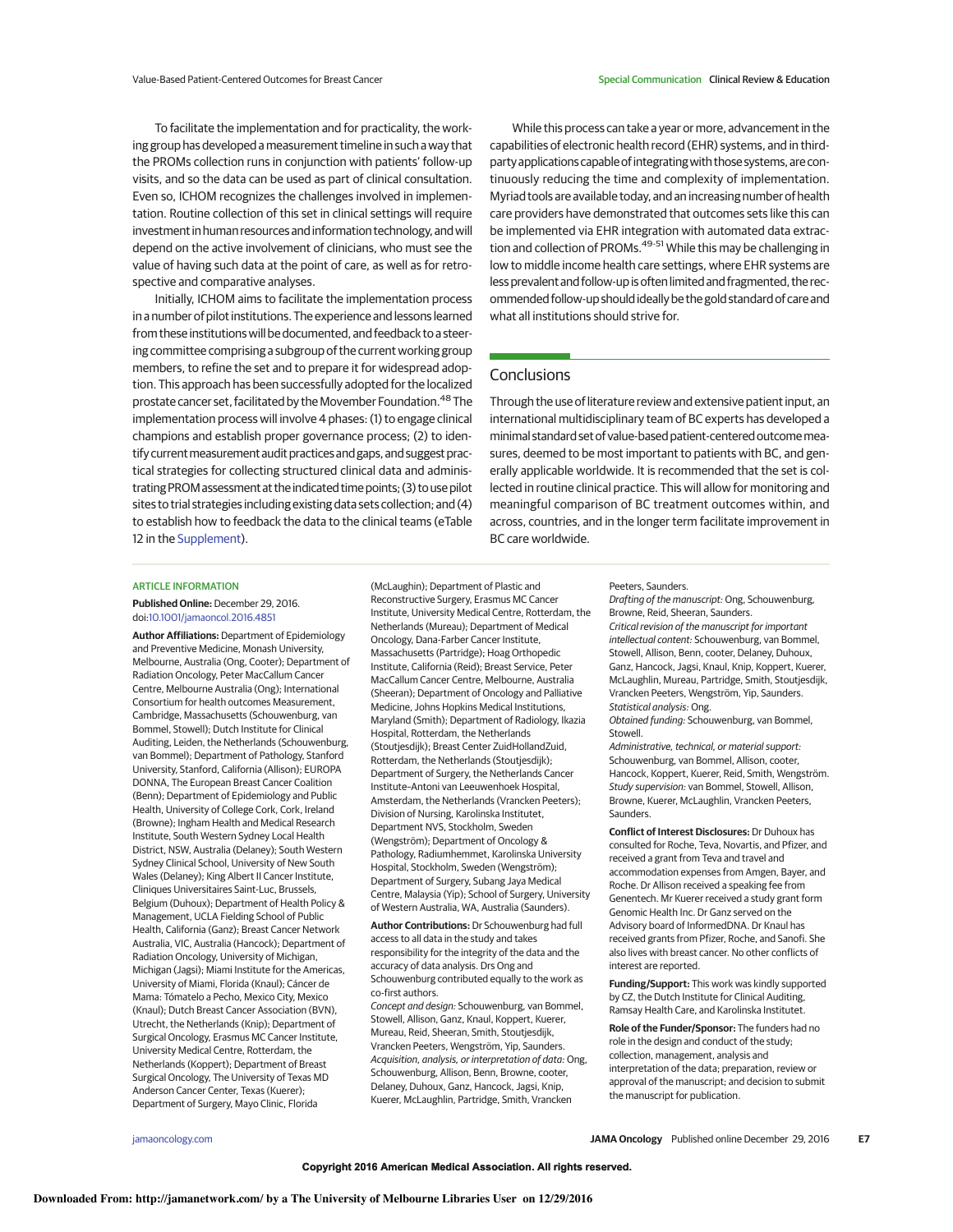**Additional Contributions:** We would like to acknowledge the Breast Cancer Network Australia, Dutch Breast Cancer Association (BVN), Army of Women, EUROPA DONNA The European Breast Cancer Coalition for their support and assistance in distributing the validation survey. We would also like to thank the patient representatives of the Working Group, the survey respondents for volunteering to take part in the validation survey, and the participants of the focus group meeting to help improve our knowledge of patient-centered outcomes. We would also like to thank all healthcare professionals who responded to the feedback survey and provided us with valuable input. The authors would also like to thank, Jacob Lippa, MPH, ICHOM Director of Implementation for providing editorial input on implementation progress of ICHOM standard sets. None were compensated for their contributions.

#### **REFERENCES**

**1**. IARC G. Breast Cancer Estimated Incidence, Mortality and Prevalence Worldwide in 2012. http: //globocan.iarc.fr/old/FactSheets/cancers/breast -new.asp. Accessed March 20, 2016.

**2**. Senkus E, Kyriakides S, Penault-Llorca F, et al; ESMO Guidelines Working Group. Primary breast cancer: ESMO Clinical Practice Guidelines for diagnosis, treatment and follow-up. *Ann Oncol*. 2013;24(suppl 6):vi7-vi23.

**3**. Cardoso F, Costa A, Norton L, et al; European School of Oncology; European Society of Medical Oncology. ESO-ESMO 2nd international consensus guidelines for advanced breast cancer (ABC2). *Breast*. 2014;23(5):489-502.

**4**. Greenberg CC, Lipsitz SR, Hughes ME, et al. Institutional variation in the surgical treatment of breast cancer: a study of the NCCN. *Ann Surg*. 2011; 254(2):339-345.

**5**. Sariego J. Regional variation in breast cancer treatment throughout the United States. *Am J Surg*. 2008;196(4):572-574.

**6**. van Nes JG, Seynaeve C, Jones S, et al; Tamoxifen and Exemestane Adjuvant Multinational (TEAM) trialists. Variations in locoregional therapy in postmenopausal patients with early breast cancer treated in different countries. *Br J Surg*. 2010;97(5):671-679.

**7**. Dundas KL, Pogson EM, Batumalai V, et al. Australian survey on current practices for breast radiotherapy.*J Med Imaging Radiat Oncol*. 2015;59 (6):736-742.

**8**. Fong A, Shafiq J, Saunders C, et al. A comparison of systemic breast cancer therapy utilization in Canada (British Columbia), Scotland (Dundee), and Australia (Western Australia) with models of "optimal" therapy. *Breast*. 2012;21(4):562-569.

**9**. Fong A, Shafiq J, Saunders C, et al. A comparison of surgical and radiotherapy breast cancer therapy utilization in Canada (British Columbia), Scotland (Dundee), and Australia (Western Australia) with models of "optimal" therapy. *Breast*. 2012;21(4): 570-577.

**10**. Early Breast Cancer Triallists' Collaborative Group. Effects of radiotherapy and surgery in early breast cancer: an overview of the randomized trials. Early Breast Cancer Trialists' Collaborative Group. *N Engl J Med*. 1995;333(22):1444-1455.

**11**. Porter ME. What is value in health care? *N Engl J Med*. 2010;363(26):2477-2481.

**12**. Clement RC, Welander A, Stowell C, et al. A proposed set of metrics for standardized outcome reporting in the management of low back pain. *Acta Orthop*. 2015;86(5):523-533.

**13**. McNamara RL, Spatz ES, Kelley TA, et al. Standardized outcome measurement for patients with coronary artery disease: consensus from the International Consortium for Health Outcomes Measurement (ICHOM).*J Am Heart Assoc*. 2015;4 (5):e001767.

**14**. Mahmud I, Kelley T, Stowell C, et al. A proposed minimum standard set of outcome measures for cataract surgery.*JAMA Ophthalmol*. 2015;133(11): 1247-1252.

**15**. Martin NE, Massey L, Stowell C, et al. Defining a standard set of patient-centered outcomes for men with localized prostate cancer. *Eur Urol*. 2015;67 (3):460-467.

**16**. Morgans AK, van Bommel AC, Stowell C, et al; Advanced Prostate Cancer Working Group of the International Consortium for Health Outcomes Measurement. Development of a standardized set of patient-centered outcomes for advanced prostate cancer: an international effort for a unified approach. *Eur Urol*. 2015;68(5):891-898.

**17**. Mak KS, van Bommel AC, Stowell C, et al; Lung Cancer Working Group of ICHOM. Defining a standard set of patient-centred outcomes for lung cancer. *Eur Respir J*. 2016;48(3):852-860.

**18**. Reeve BB, Wyrwich KW, Wu AW, et al. ISOQOL recommends minimum standards for patient-reported outcome measures used in patient-centered outcomes and comparative effectiveness research. *Qual Life Res*. 2013;22(8): 1889-1905.

**19**. US Department of Health and Human Services. Common terminology criteria for adverse events (CTCAE) version 4.0. https://evs.nci.nih.gov/. Accessed February 18, 2016.

**20**. Dindo D, Demartines N, Clavien PA. Classification of surgical complications: a new proposal with evaluation in a cohort of 6336 patients and results of a survey. *Ann Surg*. 2004; 240(2):205-213.

**21**. Morrow M, Van Zee KJ, Solin LJ, et al. Society of Surgical Oncology-American Society for Radiation Oncology-American Society of Clinical Oncology Consensus Guideline on margins for breast-conserving surgery with whole-breast irradiation in ductal carcinoma in situ.*J Clin Oncol*. doi:10.1200/JCO.2016.68.3573

**22**. Di Maio M, Gallo C, Leighl NB, et al. Symptomatic toxicities experienced during anticancer treatment: agreement between patient and physician reporting in three randomized trials. *J Clin Oncol*. 2015;33(8):910-915.

**23**. Trotti A, Colevas AD, Setser A, Basch E. Patient-reported outcomes and the evolution of adverse event reporting in oncology.*J Clin Oncol*. 2007;25(32):5121-5127.

**24**. Aaronson NK, Ahmedzai S, Bergman B, et al. The European Organization for Research and Treatment of Cancer QLQ-C30: a quality-of-life instrument for use in international clinical trials in oncology.*J Natl Cancer Inst*. 1993;85(5):365-376.

**25**. Sprangers MA, Groenvold M, Arraras JI, et al. The European Organization for Research and Treatment of Cancer breast cancer-specific quality-of-life questionnaire module: first results from a three-country field study.*J Clin Oncol*. 1996; 14(10):2756-2768.

**26**. Pusic AL, Klassen AF, Scott AM, Klok JA, Cordeiro PG, Cano SJ. Development of a new patient-reported outcome measure for breast surgery: the BREAST-Q. *Plast Reconstr Surg*. 2009; 124(2):345-353.

**27**. Kavadas V, Blazeby JM, Conroy T, et al; EORTC Quality of Life Group. Development of an EORTC disease-specific quality of life questionnaire for use in patients with liver metastases from colorectal cancer. *Eur J Cancer*. 2003;39(9):1259-1263.

**28**. Fallowfield LJ, Leaity SK, Howell A, Benson S, Cella D. Assessment of quality of life in women undergoing hormonal therapy for breast cancer: validation of an endocrine symptom subscale for the FACT-B. *Breast Cancer Res Treat*. 1999;55(2): 189-199.

**29**. United Nations Educational S; Cultural Organization (UNESCO). *International Standard Classification of Education*. ISCED; Montreal, Canada: 2011.

**30**. Shavers VL. Measurement of socioeconomic status in health disparities research.*J Natl Med Assoc*. 2007;99(9):1013-1023.

**31**. Aizer AA, Chen MH, McCarthy EP, et al. Marital status and survival in patients with cancer. *J Clin Oncol*. 2013;31(31):3869-3876.

**32**. Freedman RA, Kouri EM, West DW, Keating NL. Racial/ethnic differences in patients' selection of surgeons and hospitals for breast cancer surgery. *JAMA Oncol*. 2015;1(2):222-230.

**33**. Warner ET, Tamimi RM, Hughes ME, et al. Racial and ethnic differences in breast cancer survival: mediating effect of tumor characteristics and sociodemographic and treatment factors.*J Clin Oncol*. 2015;33(20):2254-2261.

**34**. Vaz-Luis I, Lin NU, Keating NL, et al. Racial differences in outcomes for patients with metastatic breast cancer by disease subtype. *Breast Cancer Res Treat*. 2015;151(3):697-707.

**35**. Sangha O, Stucki G, Liang MH, Fossel AH, Katz JN. The Self-Administered Comorbidity Questionnaire: a new method to assess comorbidity for clinical and health services research. *Arthritis Rheum*. 2003;49(2):156-163.

**36**. Olomu AB, Corser WD, Stommel M, Xie Y, Holmes-Rovner M. Do self-report and medical record comorbidity data predict longitudinal functional capacity and quality of life health outcomes similarly? *BMC Health Serv Res*. 2012;12: 398.

**37**. Partridge AH, LaFountain A, Mayer E, Taylor BS, Winer E, Asnis-Alibozek A. Adherence to initial adjuvant anastrozole therapy among women with early-stage breast cancer.*J Clin Oncol*. 2008;26(4): 556-562.

**38**. Berenson RA, Kaye DR. Grading a physician's value—the misapplication of performance measurement. *N Engl J Med*. 2013;369(22):2079- 2081.

**39**. Petersen MA, Groenvold M, Aaronson NK, et al; EORTC Quality of Life Group. Development of computerised adaptive testing (CAT) for the EORTC QLQ-C30 dimensions - general approach and initial results for physical functioning. *Eur J Cancer*. 2010;46(8):1352-1358.

**E8 JAMA Oncology** Published online December 29, 2016 **(Reprinted)** and the state of the state of the state of the state of the state of the state of the state of the state of the state of the state of the state of the sta